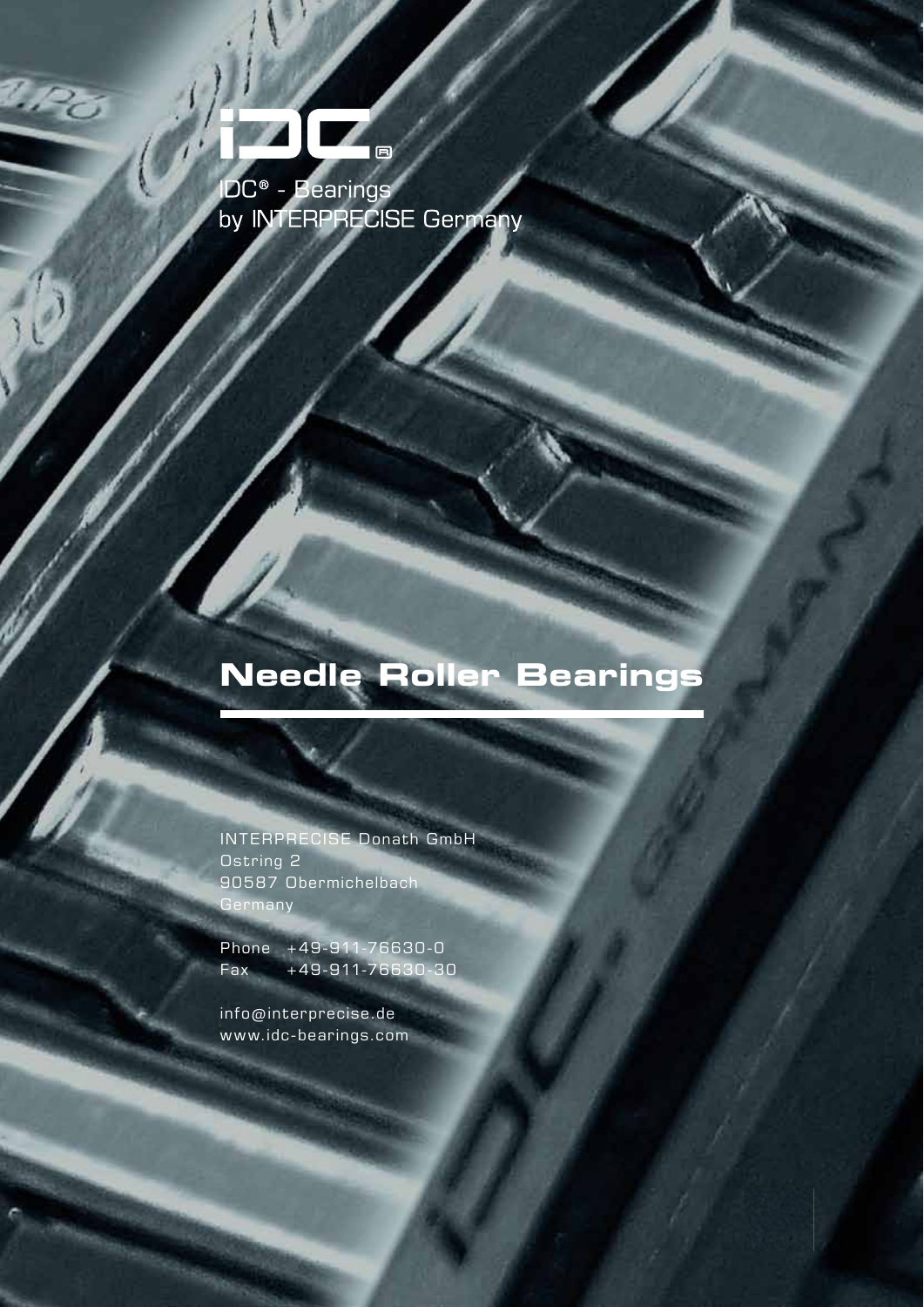

# **Needle roller bearings with flanges – type series NA48..**

### **General Description**

Needle roller bearings type series NA48.. are single rowed needle roller bearings with two flanges on the outer ring. The inner ring is removable. The outer ring and the needle ring form a self-retaining unit.

## **Specification**

#### **Dimensions**

The boundary dimensions of needle roller bearings type series NA48.. comply with DIN 617 and ISO 1206 respectively.

#### **Operating Temperature**

By standard needle roller bearings type series NA48.. are suitable for the operating temperatures from -20°C to +120°C.

#### **Lubrication**

The needle roller bearings type series NA48.. are treated with corrosion protection oil. These bearings are shipped without initial lubrication. For lubrication purpose they have lubrication holes and a lubrication groove on the outer ring.

#### **Limiting rotational speed ng**

The maximum permissible rotational speeds according to the respective tables are valid for oil lubrication. For grease lubrication the indicated values have to be reduced by 40%.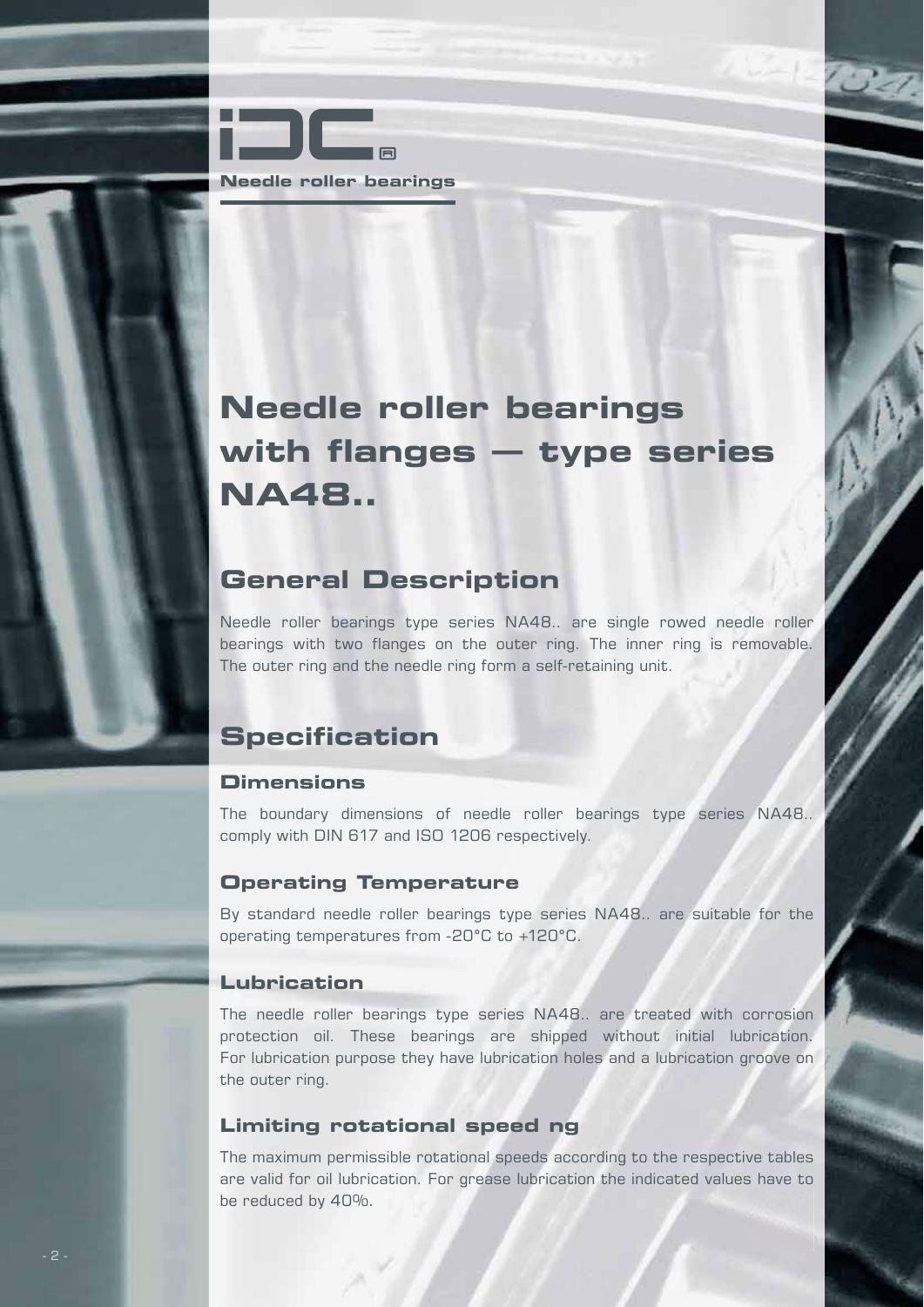

#### **Skewed run**

At their ends the needle rollers have a slightly crowned profile. Thus minor skew positions between the shaft and the housing of maximum 1 angular minute are tolerable.

#### **Tolerances**

By standard needle roller bearings type series NA48.. are produced to tolerance class PN according to DIN 620-2 and ISO 492 respectively. On request these bearings can be produced in other tolerance classes as well.

#### **Cage**

The cages are made from sheet steel.

 $v_{P_O}$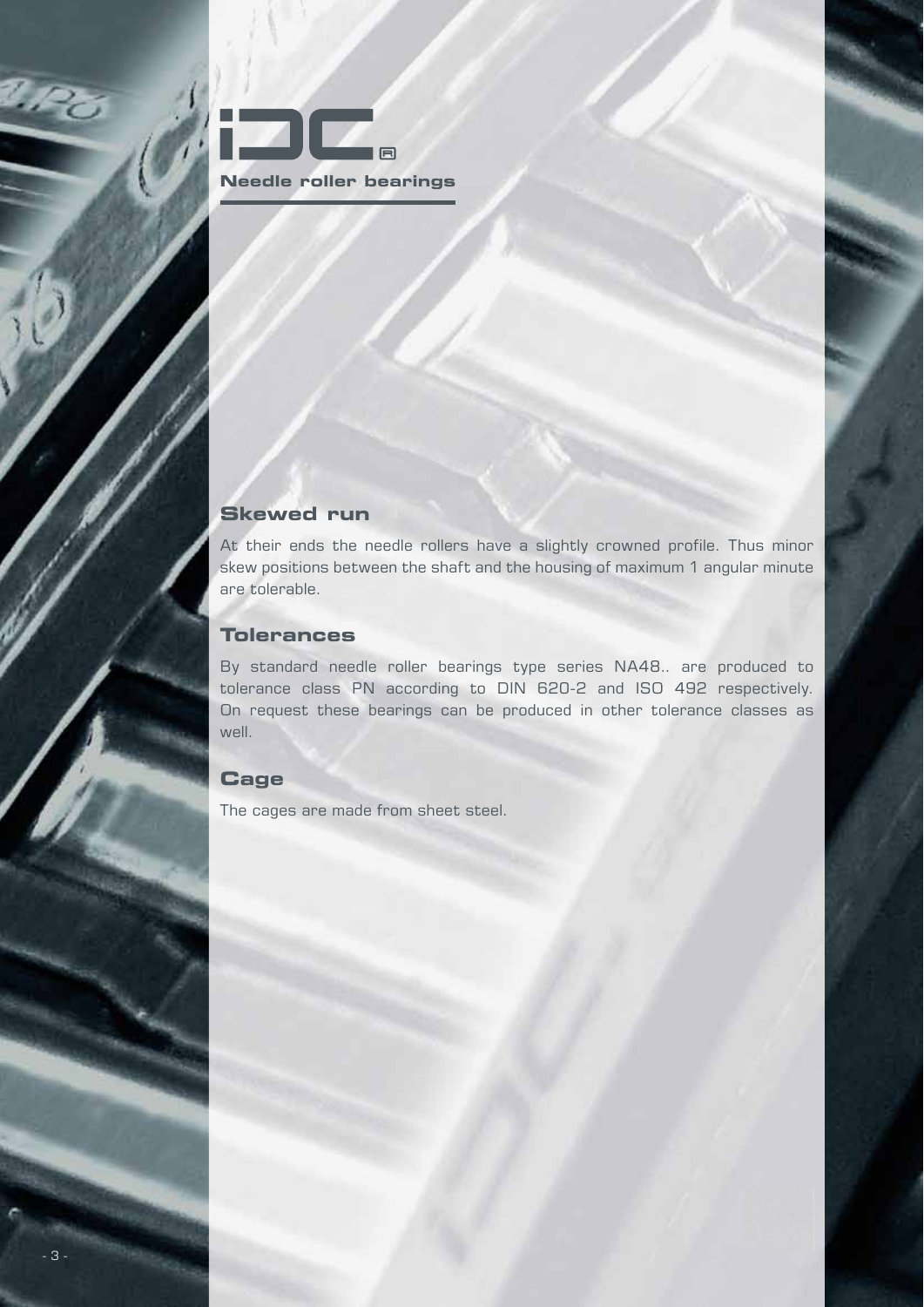

#### **Internal Clearance**

The internal radial clearance of needle roller bearings type series NA48.. corresponds to Internal Clearance Group CN according to DIN 620-4 and ISO 5753 respectively.

On request these bearings can be produced with other internal clearances as well.

| bore |          | internal radial clearance [µm] |           |                |      |  |  |  |
|------|----------|--------------------------------|-----------|----------------|------|--|--|--|
|      | $d$ [mm] |                                | <b>CN</b> | C <sub>3</sub> |      |  |  |  |
| over | to       | min                            | max       | min            | max  |  |  |  |
| ÷    | 24       | 20                             | 45        | 35             | 60   |  |  |  |
| 24   | 30       | 20                             | 45        | 35             | 60   |  |  |  |
| 30   | 40       | 25                             | 50        | 45             | 70   |  |  |  |
| 40   | 50       | 30                             | 60        | 50             | 80   |  |  |  |
| 50   | 65       | 40                             | 70        | 60             | 90   |  |  |  |
| 65   | 80       | 40                             | 75        | 65             | 100  |  |  |  |
| 80   | 100      | 50                             | 85        |                | 110  |  |  |  |
| 100  | 120      | 50                             | 90        | 85             | 125  |  |  |  |
| 120  | 140      | 60                             | 105       | 100            | 145  |  |  |  |
| 140  | 160      | 70                             | 120       | 115            | 165  |  |  |  |
| 160  | 180      | 75                             | 125       | 120            | 170  |  |  |  |
| 180  | 200      | 90                             | 145       | 140            | 195  |  |  |  |
| 200  | 225      | 105                            | 165       | 160            | 220  |  |  |  |
| 225  | 250      | 110                            | 175       | 170            | 235  |  |  |  |
| 250  | 280      | 125                            | 195       | 190            | 260  |  |  |  |
| 280  | 315      | 130                            | 205       | 200            | 275  |  |  |  |
| 315  | 355      | 145                            | 225       | 225            | 305  |  |  |  |
| 355  | 400      | 190                            | 280       | 280            | 370  |  |  |  |
| 400  | 450      | 210                            | 310       | 310            | 410  |  |  |  |
| 450  | 500      | 220                            | 330       | 330            | 440  |  |  |  |
| 500  | 560      | 240                            | 360       | 360            | 480  |  |  |  |
| 560  | 630      | 260                            | 380       | 380            | 500  |  |  |  |
| 630  | 710      | 285                            | 425       | 425            | 565  |  |  |  |
| 710  | 800      | 310                            | 470       | 470            | 630  |  |  |  |
| 800  | 900      | 350                            | 520       | 520            | 690  |  |  |  |
| 900  | 1000     | 390                            | 580       | 580            | 770  |  |  |  |
| 1000 | 1120     | 430                            | 640       | 640            | 850  |  |  |  |
| 1120 | 1250     | 470                            | 710       | 710            | 950  |  |  |  |
| 1250 | 1400     | 530                            | 790       | 790            | 1050 |  |  |  |

For needle roller bearings which are installed without inner ring, the inner surrounding circle complies to standard. Fw = F with tolerance zone F6.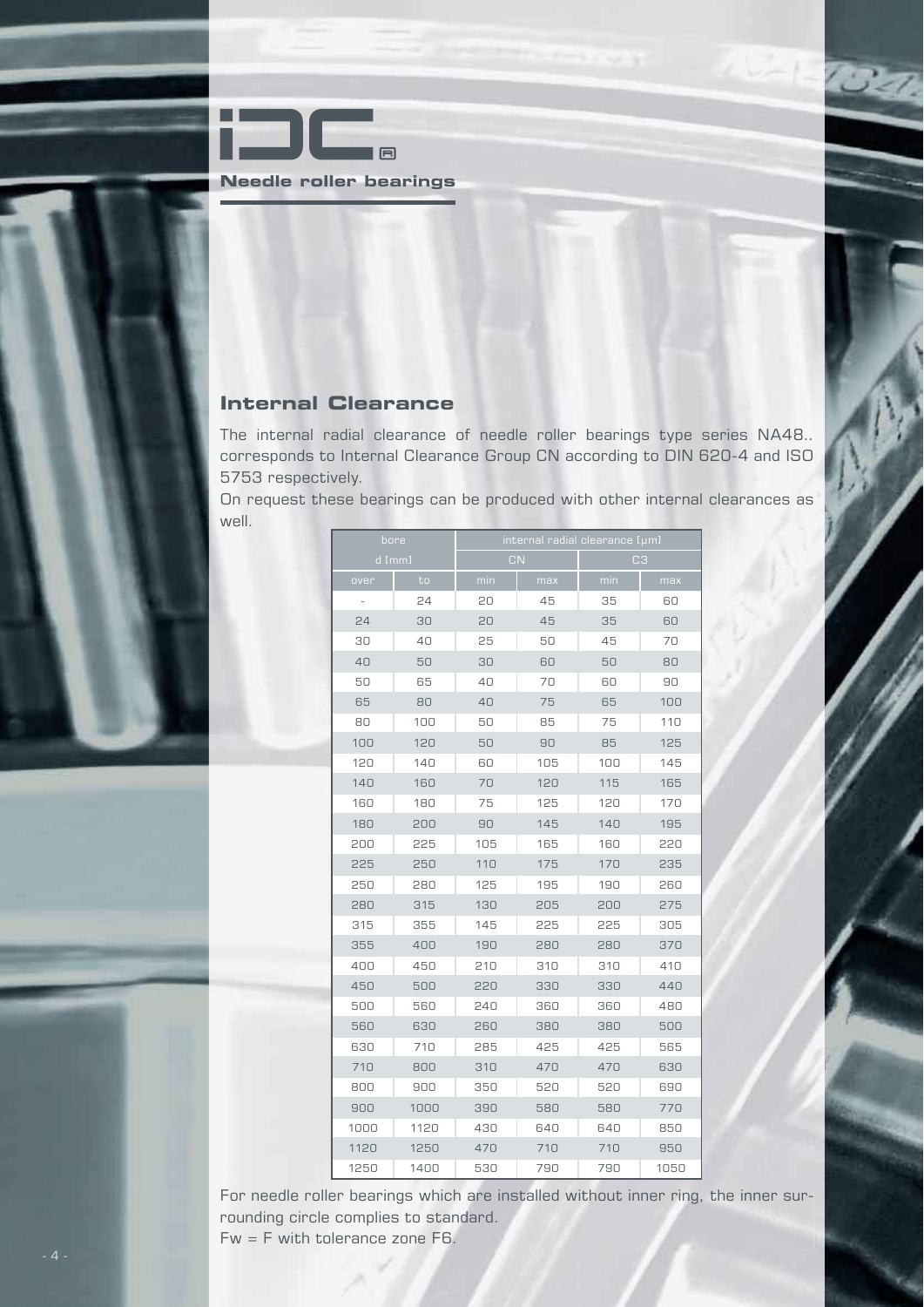

#### **Axial Displacement**

For needle roller bearing type series NA48.. the inner ring can be displaced axially in both directions relative to the outer ring by the value "s". The values for "s" are listed in the respective product table.

#### **Minimum Radial Load**

In order to ensure failure- and slip-free operation needle roller bearings type series NA48.. must be exposed to a minimum radial load of at least 2% of the dynamic load rating. This particularly applies for fast rotating bearings.

### **Radial Location**

The needle roller bearings type series NA48.. are located by means of fit in the housing and on the shaft.

#### **Axial Location**

The bearing rings have to be located form- and force-fitted in order to prevent them from axial relocation in the housing towards adjacent components. The recommendations according to DIN 5418 have to be considered. Relief grooves according to DIN 509 can also be used. In either case attention should be paid to the minimum flange distance according to the respective product table.

The axial areas of contact have to be implemented sufficiently high. A sufficient overlap of the flange faces has to be ensured in case of the usage of other fastening elements.

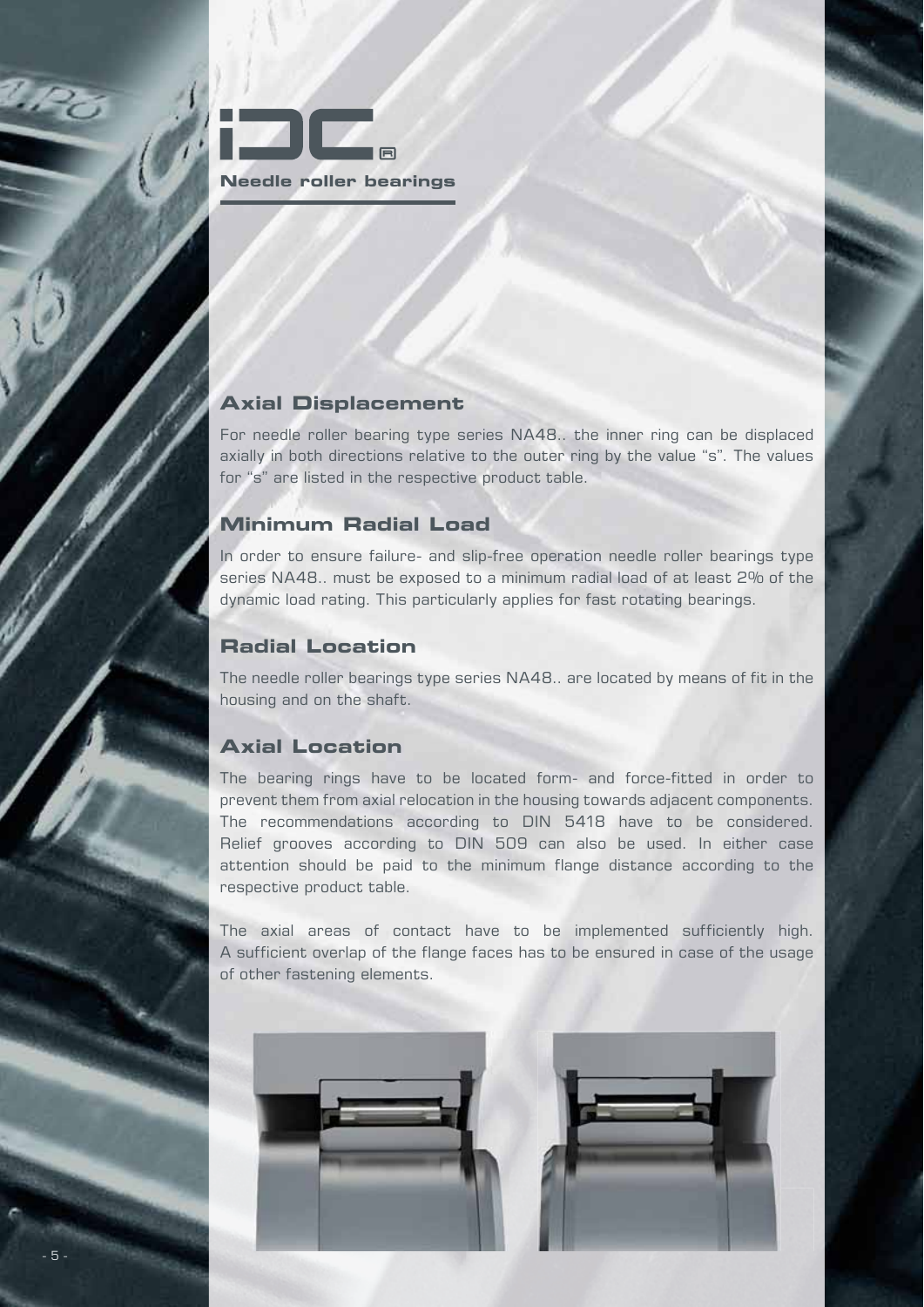

#### **Replacement of the inner ring**

The individual bearing components are matching. Therefore they may not be interchanged.

#### **Suffixes**

This list shows suffixes for deliverable designs which differ from the standard:

- C3 radial internal clearance higher than CN<sup>\*1</sup>
- P6 dimension and runout tolerance less than PN<sup>\*1</sup>
- P5 dimension and runout tolerance less than P6<sup>\*1</sup>

\*1 upon request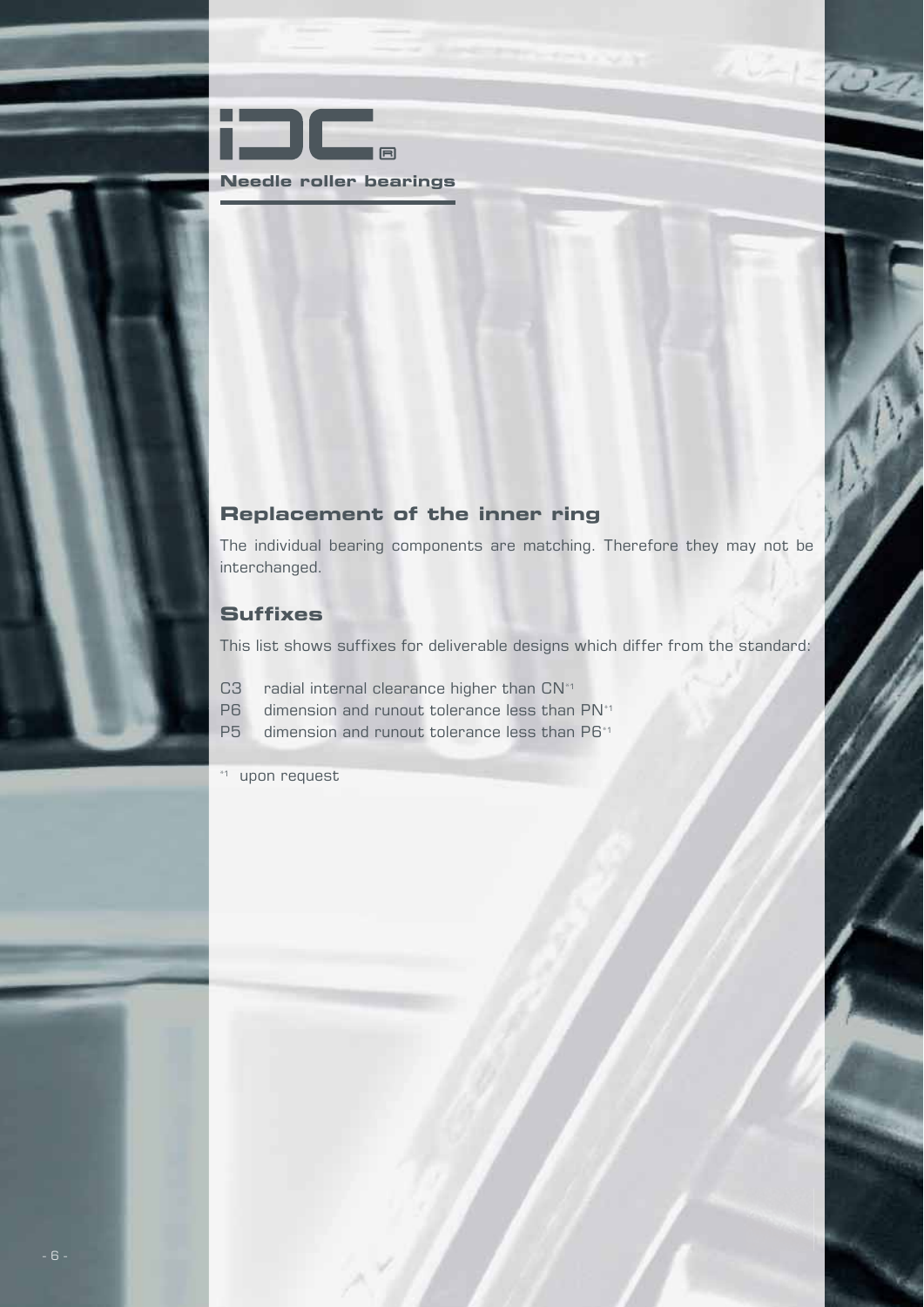

|                  |                | measures [mm] |        |     |                  |          | load ratings |                             | fatique limit<br>load            | limiting<br>speed               |                              |
|------------------|----------------|---------------|--------|-----|------------------|----------|--------------|-----------------------------|----------------------------------|---------------------------------|------------------------------|
| descrip-<br>tion | weight<br>[kg] | $\mathsf{d}$  | $\Box$ | B   | $\Gamma$<br>min. | $S^{11}$ | F.           | dyn.<br>$C_{\rm r}$<br>[kN] | stat.<br>$C_{\text{or}}$<br>[kN] | $\mathbf{C}_\mathrm{u}$<br>[kN] | $n_G$<br>${\rm Imin}^{-1}$ ] |
| NA4822           | 1,1            | 110           | 140    | 30  | 1                | 0,8      | 120          | 96                          | 219                              | 29                              | 3800                         |
| NA4824           | 1,15           | 120           | 150    | 30  | 1                | 0,8      | 130          | 103                         | 246                              | 31                              | 3600                         |
| NA4826           | 1,8            | 130           | 165    | 35  | 1,1              | 1, 0     | 145          | 121                         | 310                              | 38                              | 3200                         |
| NA4828           | 1,9            | 140           | 175    | 35  | 1,1              | 1, 0     | 155          | 125                         | 330                              | 39                              | 3000                         |
| NA4830           | 2,7            | 150           | 190    | 40  | 1,1              | 1,5      | 165          | 160                         | 420                              | 50                              | 2800                         |
| NA4832           | 2,9            | 160           | 200    | 40  | 1,1              | 1,5      | 175          | 165                         | 440                              | 53                              | 2600                         |
| NA4834           | 3,95           | 170           | 215    | 45  | 1,1              | 1,5      | 185          | 197                         | 540                              | 64                              | 2400                         |
| NA4836           | 4,2            | 180           | 225    | 45  | 1,1              | 1,5      | 195          | 204                         | 570                              | 66                              | 2400                         |
| NA4838           | 5,6            | 190           | 240    | 50  | 1,5              | 1,5      | 210          | 236                         | 710                              | 79                              | 2200                         |
| NA4840           | 5,85           | 200           | 250    | 50  | 1,5              | 1,5      | 220          | 243                         | 750                              | 81                              | 2000                         |
| NA4844           | 6,4            | 220           | 270    | 50  | 1,5              | 1,5      | 240          | 275                         | 860                              | 91                              | 1900                         |
| <b>NA4848</b>    | 10             | 240           | 300    | 60  | 2                | 2,0      | 265          | 370                         | 1100                             | 115                             | 1700                         |
| NA4852           | 10,5           | 260           | 320    | 60  | 2                | 2,0      | 285          | 380                         | 1190                             | 119                             | 1500                         |
| NA4856           | 15,5           | 280           | 350    | 69  | 2                | 2,5      | 305          | 460                         | 1350                             | 135                             | 1400                         |
| NA4860           | 22             | 300           | 380    | 80  | 2,1              | 2,0      | 330          | 630                         | 1790                             | 186                             | 1300                         |
| NA4864           | 23             | 320           | 400    | 80  | 2,1              | 2,0      | 350          | 650                         | 1910                             | 192                             | 1200                         |
| NA4868           | 24             | 340           | 420    | 80  | 2,1              | 2,0      | 370          | 670                         | 1990                             | 196                             | 1200                         |
| NA4872           | 25,5           | 360           | 440    | 80  | 2,1              | 2,0      | 390          | 690                         | 2110                             | 202                             | 1100                         |
| NA4876           | 42,5           | 380           | 480    | 100 | 2,1              | 2,0      | 415          | 1030                        | 2900                             | 275                             | 1000                         |